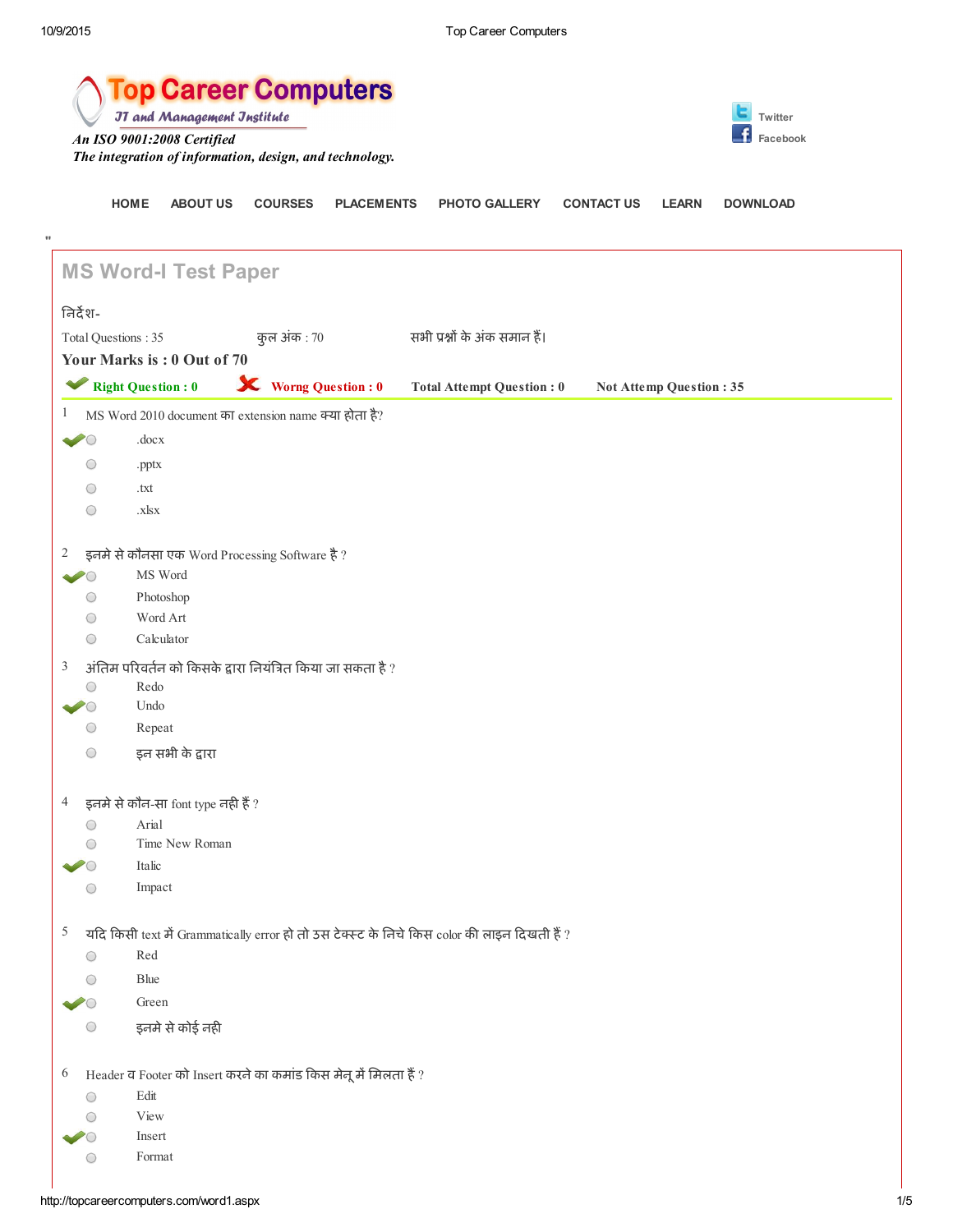| 7                      | MS Word में कितने प्रकार के Alignment होते हैं ?                                               |
|------------------------|------------------------------------------------------------------------------------------------|
| $\bigcirc$             | एक                                                                                             |
| ○                      | दो                                                                                             |
|                        | तीन                                                                                            |
|                        | चार                                                                                            |
| 8                      | MS Word में पूरे टेक्स्ट को सेलेक्ट करने के लिये निम्न में से कौनसी key का use किया जाता हैं ? |
|                        | $Ctrl+A$                                                                                       |
| O                      | $Ctrl + S$                                                                                     |
| ◯                      | $CtrH+V$                                                                                       |
| O                      | $Ctrl + Z$                                                                                     |
|                        | $9.$ यदि एक ही पत्र कई पतों पर भेजना हैं तो निम्न में से किसका उपयोग करेंगे ?                  |
| O                      | Header                                                                                         |
|                        | Footer                                                                                         |
|                        | Mail Merge                                                                                     |
| 0                      | इनमे से कोई नही                                                                                |
|                        |                                                                                                |
|                        | $10$ MS Word किस company के द्वारा बनाया गया हैं ?<br>Microsoft                                |
| ○                      | Apple                                                                                          |
| ∩                      | Sun                                                                                            |
| $( \ )$                | <b>IBM</b>                                                                                     |
| 11                     | Subscript का उदाहरण हैं-                                                                       |
| O                      | $\mathbf{X}^2$                                                                                 |
|                        | $X_2$                                                                                          |
|                        | X2                                                                                             |
|                        | XX                                                                                             |
|                        | $12$ हाइपरलिंक insert करवाने की shortcut key क्या हैं?                                         |
| O                      | $Alt+K$                                                                                        |
| $\geq$ $\cap$          | $Ctrl+K$                                                                                       |
| O                      | $Ctrl+H$                                                                                       |
| $\scriptstyle\bigcirc$ | $Ctrl+M$                                                                                       |
|                        |                                                                                                |
|                        | समानार्थक शब्दों की शब्दकोष हैं जिसका उपयोग समानार्थक शब्दों को खोजने के लिये करते हैं ?       |
| 13                     |                                                                                                |
| $\dot{ }$ $\dot{ }$    | Thesaurus                                                                                      |
| ∩                      | Translate                                                                                      |
| ◯                      | Research                                                                                       |
| O                      | इनमे से कोई नही                                                                                |
|                        | $14$ MS Word 2010 में कौन से मेनू पर क्लिक करने पर open command आती हैं ?                      |
| $\dot{\mathcal{C}}$    | File Menu                                                                                      |
| O                      | Office Button                                                                                  |
| ○                      | Edit Menu                                                                                      |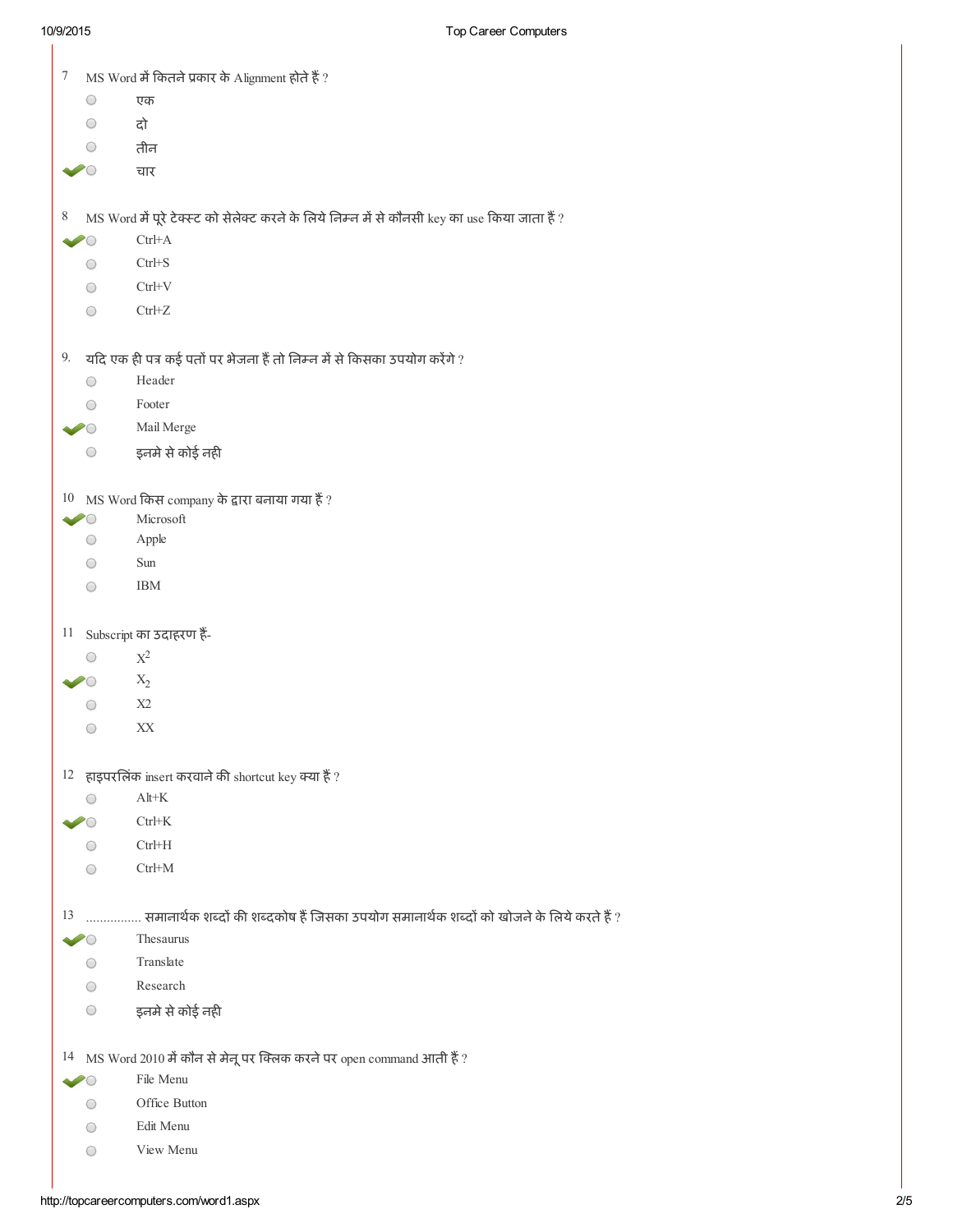| 15                     | बायीं तरफ के किसी अकेले character को मिटने के लिये कौनसी key press करते हैं ?                   |
|------------------------|-------------------------------------------------------------------------------------------------|
|                        | <b>Back Space</b>                                                                               |
| O                      | Delete                                                                                          |
| $\bigcirc$             | Enter                                                                                           |
| ○                      | Space                                                                                           |
|                        |                                                                                                 |
|                        | $16$ Document में किसी निश्चित Location पर पंहुचने के लिये कौन से option का use किया जाता हैं ? |
| $\sim$                 | Bookmark                                                                                        |
| O                      | Hyperlink                                                                                       |
| ○                      | Cross Reference                                                                                 |
| O                      | Chat                                                                                            |
| 17                     | MS Word में file क्या कहलाती हैं ?                                                              |
|                        | Document                                                                                        |
| ○                      | Sheet                                                                                           |
|                        |                                                                                                 |
| 0                      | Slide                                                                                           |
| O                      | Pages                                                                                           |
| 18                     | एक विषय सूचि है जो document में अपने से संबंधित Reference Pages के साथ उपस्थित होती हैं         |
|                        | Table of Content                                                                                |
| $^{\rm ()}$            | Track Change                                                                                    |
| $\scriptstyle\bigcirc$ | Index                                                                                           |
| O                      | <b>Insert Citation</b>                                                                          |
|                        |                                                                                                 |
| 19                     |                                                                                                 |
| $\dot{\mathcal{C}}$    | Auto Correct                                                                                    |
| ○                      | Auto Format                                                                                     |
| O                      | Auto Check                                                                                      |
| O                      | इनमे से कोई नही                                                                                 |
|                        | $20$ Word Wrap का क्या अर्थ हैं ?                                                               |
| O                      | शब्दों के बीच स्पेस रखना                                                                        |
| ○                      | शब्दों को दियें मार्जिन से सीधा करना                                                            |
|                        |                                                                                                 |
|                        | टेक्स्ट का स्वत: अगली लाइन में पंह्चाना                                                         |
|                        | उपर्युक्त में से कोई नही                                                                        |
| 21                     | Cut, Copy तथा Paste की क्रमशः shortcut key क्या हैं?                                            |
|                        | Ctrl+X, Ctrl+C, Ctrl+V                                                                          |
| $\bigcirc$             | Ctrl+X, Ctrl+L, Shift+C                                                                         |
| O                      | Ctrl+X, Alt+L, Ctrl+C                                                                           |
| O                      | Alt+X, Alt+C, Alt+V                                                                             |
|                        | 22 जब कोई यूजर  पर माउस ले जाता हैं तो वह Hand आकर का हो जाता हैं                               |
|                        | Hyperlink                                                                                       |
| ○                      | <b>Bookmark</b>                                                                                 |
|                        | Cross Reference                                                                                 |
| O                      |                                                                                                 |
| ○                      | Drop Cap                                                                                        |
| 23                     | कौन सी key के प्रयोग से फाइंड व रिप्लेस का option खुलता हैं ?                                   |
|                        |                                                                                                 |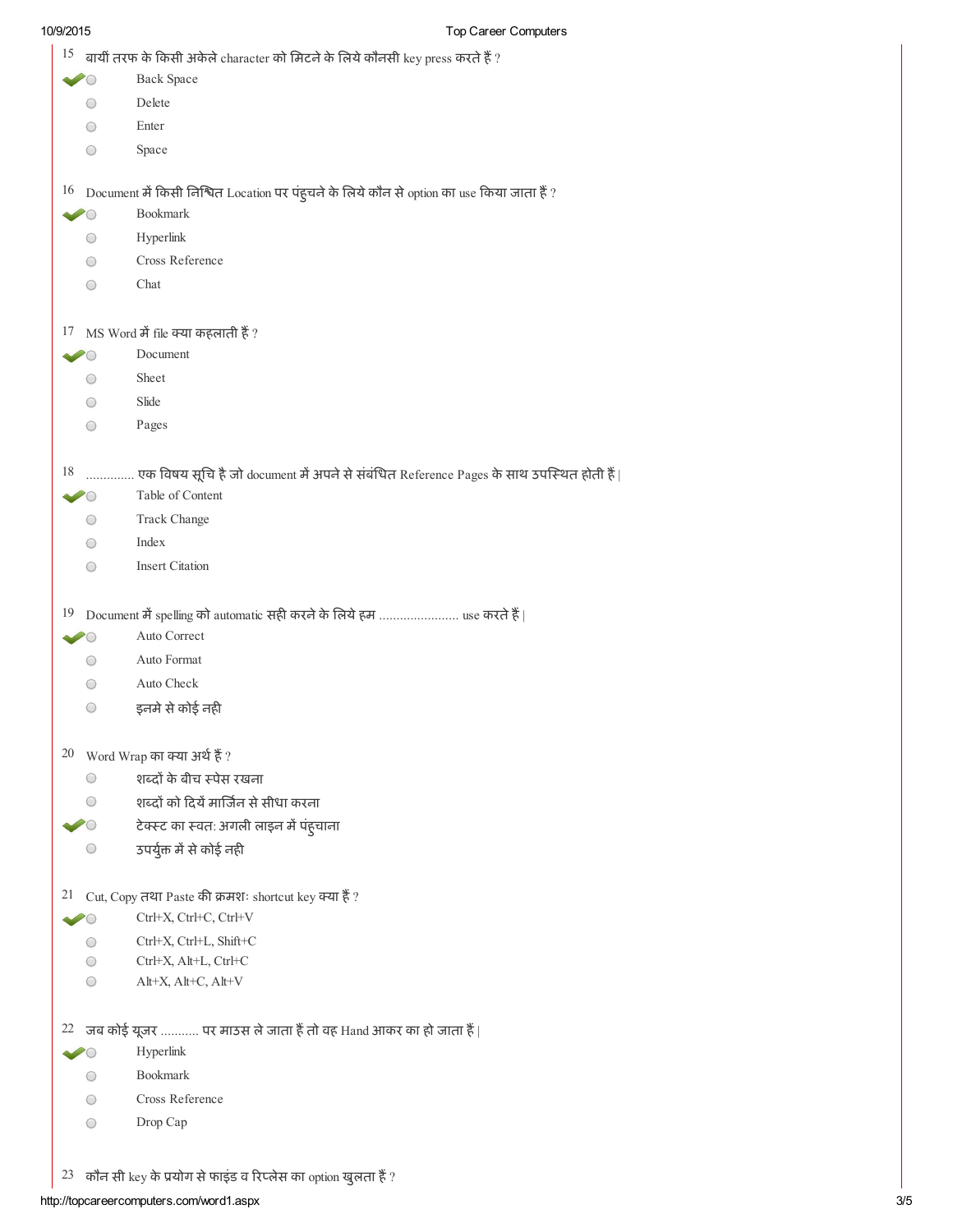| $\mbox{Ctrl+}X$<br>$Ctrl+H$<br>$Ctrl + R$<br>$24$ MS Word 2010 में जब किसी टेक्स्ट को सेलेक्ट किया जाता हैं तो स्वत: क्या दिखाई देता हैं ?<br>Taskbar<br>Main tool bar<br>Mini tool bar<br>Status bar<br>$25$ MS Word में किस shortcut key का उपयोग फॉन्ट साइज़ को बढ़ाने के लिए किया जाता हैं<br>$Ctrl+ Shift + >$<br>$Ctrl + Shift + <$<br>$Ctrl + Shift + +$<br>$Alt++$<br>26 एक file जिसमे पूर्वनिर्धारित settings का उपयोग General Document को बनाने मे किया जाता हैं,  कहलाती है ?<br>Pattern<br>Module<br>Template<br><b>Blue Print</b><br>$27$ इनमे से कौनसा MS Office का वैध संस्करण नही हैं ?<br>MS Office 97<br>MS Office 2003<br>MS Office 2005<br>MS Office 2007 |
|-------------------------------------------------------------------------------------------------------------------------------------------------------------------------------------------------------------------------------------------------------------------------------------------------------------------------------------------------------------------------------------------------------------------------------------------------------------------------------------------------------------------------------------------------------------------------------------------------------------------------------------------------------------------------------|
|                                                                                                                                                                                                                                                                                                                                                                                                                                                                                                                                                                                                                                                                               |
|                                                                                                                                                                                                                                                                                                                                                                                                                                                                                                                                                                                                                                                                               |
|                                                                                                                                                                                                                                                                                                                                                                                                                                                                                                                                                                                                                                                                               |
|                                                                                                                                                                                                                                                                                                                                                                                                                                                                                                                                                                                                                                                                               |
|                                                                                                                                                                                                                                                                                                                                                                                                                                                                                                                                                                                                                                                                               |
|                                                                                                                                                                                                                                                                                                                                                                                                                                                                                                                                                                                                                                                                               |
|                                                                                                                                                                                                                                                                                                                                                                                                                                                                                                                                                                                                                                                                               |
|                                                                                                                                                                                                                                                                                                                                                                                                                                                                                                                                                                                                                                                                               |
|                                                                                                                                                                                                                                                                                                                                                                                                                                                                                                                                                                                                                                                                               |
|                                                                                                                                                                                                                                                                                                                                                                                                                                                                                                                                                                                                                                                                               |
|                                                                                                                                                                                                                                                                                                                                                                                                                                                                                                                                                                                                                                                                               |
|                                                                                                                                                                                                                                                                                                                                                                                                                                                                                                                                                                                                                                                                               |
|                                                                                                                                                                                                                                                                                                                                                                                                                                                                                                                                                                                                                                                                               |
|                                                                                                                                                                                                                                                                                                                                                                                                                                                                                                                                                                                                                                                                               |
|                                                                                                                                                                                                                                                                                                                                                                                                                                                                                                                                                                                                                                                                               |
|                                                                                                                                                                                                                                                                                                                                                                                                                                                                                                                                                                                                                                                                               |
|                                                                                                                                                                                                                                                                                                                                                                                                                                                                                                                                                                                                                                                                               |
|                                                                                                                                                                                                                                                                                                                                                                                                                                                                                                                                                                                                                                                                               |
|                                                                                                                                                                                                                                                                                                                                                                                                                                                                                                                                                                                                                                                                               |
|                                                                                                                                                                                                                                                                                                                                                                                                                                                                                                                                                                                                                                                                               |
|                                                                                                                                                                                                                                                                                                                                                                                                                                                                                                                                                                                                                                                                               |
|                                                                                                                                                                                                                                                                                                                                                                                                                                                                                                                                                                                                                                                                               |
|                                                                                                                                                                                                                                                                                                                                                                                                                                                                                                                                                                                                                                                                               |
| <sup>28</sup> Insertion point को document के starting मे लाने के लिये कौन सी key का use किया जाता हैं ?                                                                                                                                                                                                                                                                                                                                                                                                                                                                                                                                                                       |
| $Ctrl + P$                                                                                                                                                                                                                                                                                                                                                                                                                                                                                                                                                                                                                                                                    |
| Ctrl+Home                                                                                                                                                                                                                                                                                                                                                                                                                                                                                                                                                                                                                                                                     |
| $Ctrl+M$                                                                                                                                                                                                                                                                                                                                                                                                                                                                                                                                                                                                                                                                      |
| $Ctrl+V$                                                                                                                                                                                                                                                                                                                                                                                                                                                                                                                                                                                                                                                                      |
| 29 Spelling Check करने की shortcut key हैं।                                                                                                                                                                                                                                                                                                                                                                                                                                                                                                                                                                                                                                   |
| F7                                                                                                                                                                                                                                                                                                                                                                                                                                                                                                                                                                                                                                                                            |
| ${\rm F}8$                                                                                                                                                                                                                                                                                                                                                                                                                                                                                                                                                                                                                                                                    |
| F9                                                                                                                                                                                                                                                                                                                                                                                                                                                                                                                                                                                                                                                                            |
| F1                                                                                                                                                                                                                                                                                                                                                                                                                                                                                                                                                                                                                                                                            |
| 30 MS Word में watermark option किस menu में होता हैं                                                                                                                                                                                                                                                                                                                                                                                                                                                                                                                                                                                                                         |
| Home Menu                                                                                                                                                                                                                                                                                                                                                                                                                                                                                                                                                                                                                                                                     |
| Insert Menu                                                                                                                                                                                                                                                                                                                                                                                                                                                                                                                                                                                                                                                                   |
| Page Layout Menu                                                                                                                                                                                                                                                                                                                                                                                                                                                                                                                                                                                                                                                              |
|                                                                                                                                                                                                                                                                                                                                                                                                                                                                                                                                                                                                                                                                               |
|                                                                                                                                                                                                                                                                                                                                                                                                                                                                                                                                                                                                                                                                               |